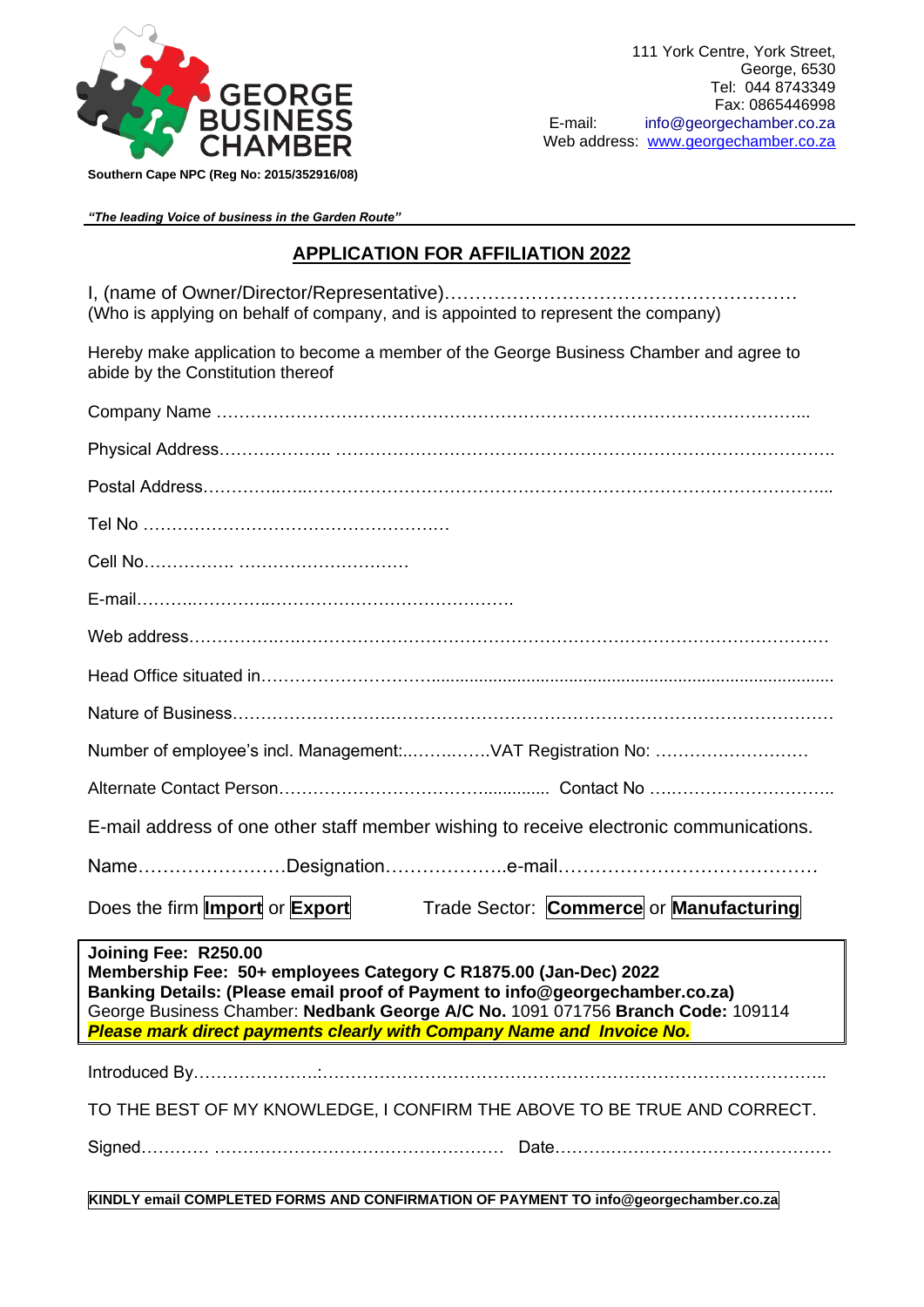## **CLASSIFIED INDEX**

Please indicate which categories are applicable to your business:

|  |  | Manufacturer $\Box$ Retailer $\Box$ Wholesaler $\Box$ Agent $\Box$ Services $\Box$ Other Business $\Box$ |
|--|--|----------------------------------------------------------------------------------------------------------|
|  |  |                                                                                                          |

| Accommodation                                                        | Health, Medical, Welfares Services and                    |
|----------------------------------------------------------------------|-----------------------------------------------------------|
| Agriculture & Gardening                                              | Products                                                  |
| Air-conditioning & Refrigeration                                     | Human Resources                                           |
| <b>Animal Clinic</b>                                                 | Insurance, Investment                                     |
| <b>Art Gallery</b>                                                   | IT / Information Systems, Electronics &<br>Communications |
| <b>Automotive &amp; Related Services</b>                             | Jewellery, Arts, Crafts & Curios                          |
| <b>Banking Sector</b>                                                | <b>Legal Services</b>                                     |
| <b>Business Services and Consultants</b>                             | Machinery                                                 |
| Catering, Food, & Beverages Services                                 | Manufacturing                                             |
| <b>Cleaning Services</b>                                             | Media                                                     |
| Clothing, Textiles, Footwear, Leather &<br>Accessories               | <b>Metals and Metal Products</b>                          |
| <b>Conference Facilities &amp; Events</b>                            | Mining and Quarrying                                      |
| Management                                                           | Personnel Agencies, Managed Labour<br>Forces              |
| Construction, Engineering, Building and<br><b>Related Industries</b> | Printing, Packaging, Office Suppliers and                 |
| Décor, Office & Household Furnishings                                | Stationery                                                |
| Education, Training, Research and                                    | Retail                                                    |
| Development                                                          | Safety and Security / Alarm Systems                       |
| <b>Estate Agencies</b>                                               | Sport, Recreation & Leisure                               |
| Exporter, Freight Services, Courier                                  | Travel Agents, Tourism & Hospitality                      |
| <b>Financial and Accounting Services</b>                             | Transport                                                 |
| Furniture, Wood, Timber Supplies                                     | Unspecified                                               |
| Graphic Design, Media Marketing and Web<br>Development               |                                                           |

| <b>FOR OFFICE USE ONLY</b> |        |        |                |                         |                   |
|----------------------------|--------|--------|----------------|-------------------------|-------------------|
|                            |        |        |                |                         |                   |
| Subscription paid by:      | cheque | cash   | direct deposit | Receipt No……………         |                   |
|                            | Pastel | e-mail | mem list       | I STATS.<br>certificate | Website<br>60 sec |

**NB: PLEASE COMPLETE AND EMAIL OR FAX THIS FORM AND PROOF OF PAYMENT TO THE GEORGE BUSINESS CHAMBER TO ENSURE YOUR DETAILS ARE PUT ON OUR DATABASE AS SOON AS POSSIBLE.**